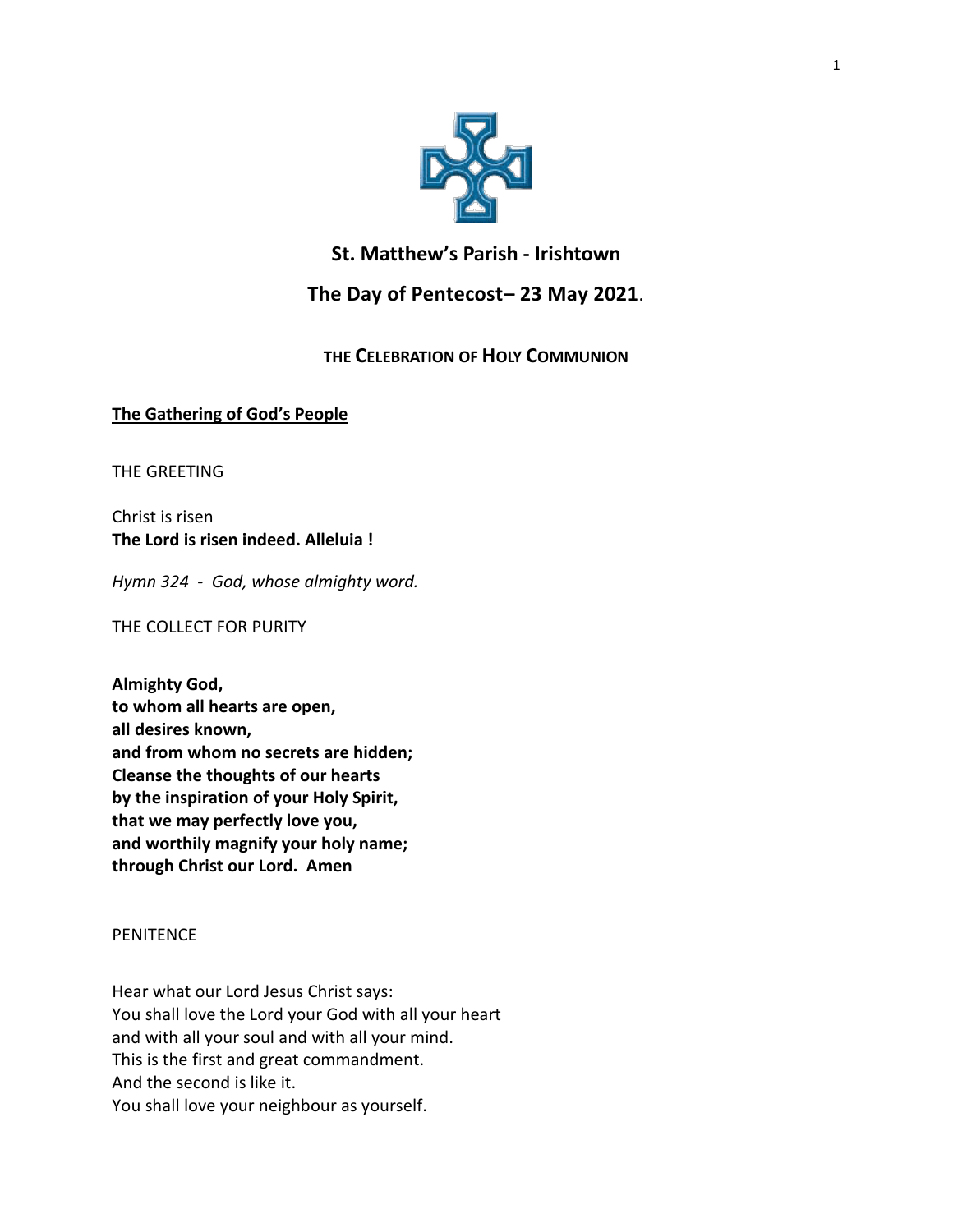On these two commandments depend all the law and the prophets. **Lord, have mercy on us,**

What God has prepared for those who love him, he has revealed to us through the Spirit; for the Spirit searches everything. Therefore, let us in penitence open our hearts to the Lord, who has prepared good things for those who love him. *1 Corinthians 2 9.-10*

PENETENTIAL KYRIES

Great and wonderful are your deeds, Lord God the Almighty Lord, have mercy. **Lord, have mercy**

You are the King of glory, O Christ. Lord, have mercy. **Lord, have mercy**

Come Holy Spirit, our souls inspire. Lord, have mercy. **Lord, have mercy**

GLORIA IN EXCELSIS  **Glory to God in the highest,**

**and peace to his people on earth.**

**Lord God, heavenly King,**

**almighty God and Father,**

**we worship you, we give you thanks,**

**we praise you for your glory.**

**Lord Jesus Christ, only Son of the Father,**

**Lord God, Lamb of God,**

**you take away the sin of the world:**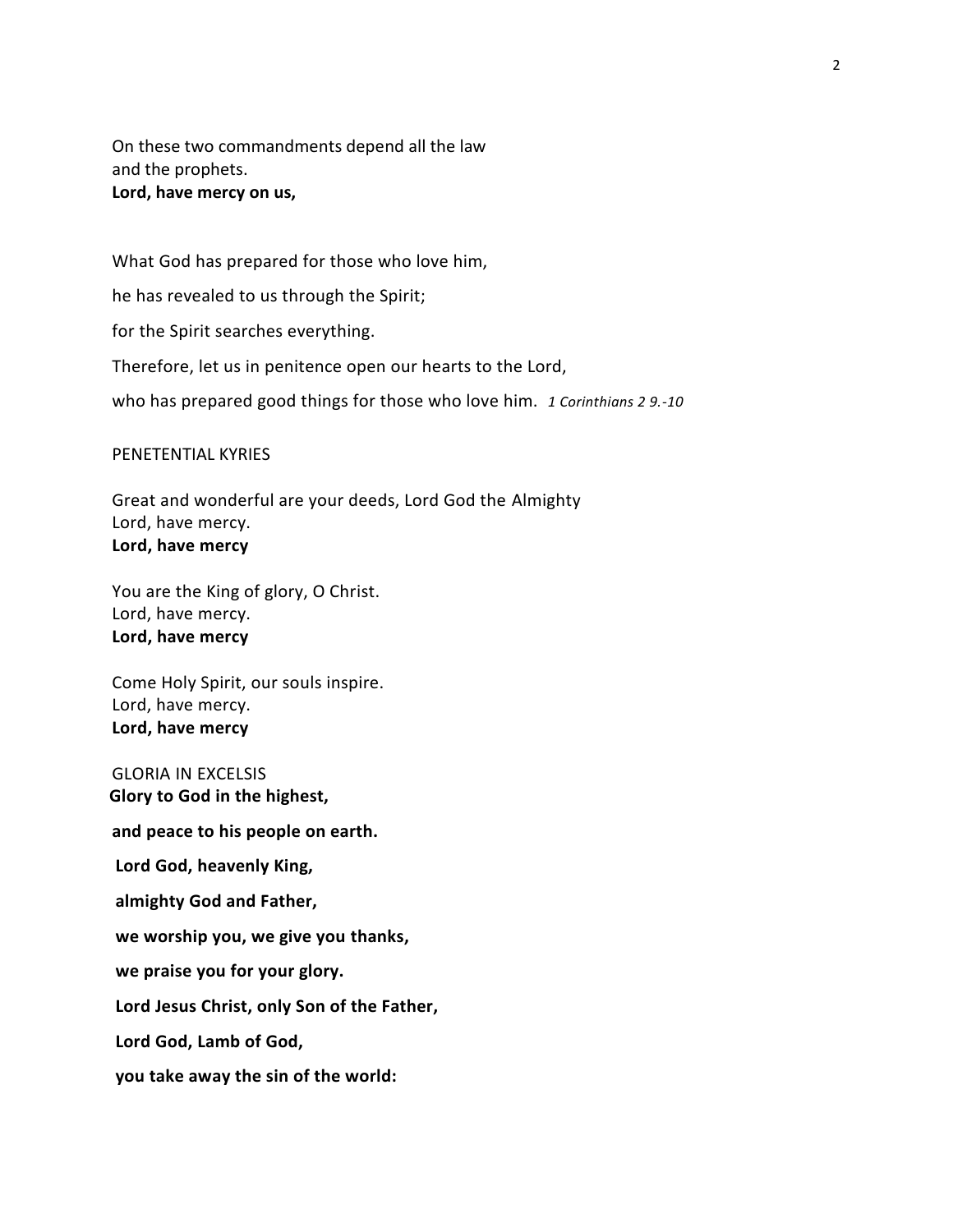**have mercy on us;**

**you are seated at the right hand of the Father:**

**receive our prayer.**

**For you alone are the Holy One,**

**you alone are the Lord,**

**you alone are the Most High, Jesus Christ,**

**with the Holy Spirit,**

**in the glory of God the Father. Amen.**

THE COLLECT

Almighty God, who on the day of Pentecost sent your Holy Spirit to the apostles with the wind from heaven and in tongues of flame, filling them with joy and boldness to preach the gospel: By the power of the same Spirit strengthen us to witness to your truth and to draw everyone to the fire of your love; through Jesus Christ our Lord.

#### **Proclaiming and Receiving the Word**

FIRST READING: ACTS 2: 1-21

*Hymn 310 – Spirit of the Living God fall afresh on me*

THE GOSPEL READING: John 15 26-

Hear the Gospel of our Saviour Christ, according to John Chapter 15 beginning at verse 26 **Glory to you, Lord Jesus Christ.**

*After the Gospel:* This is the Gospel of the Lord. **Praise to you, Lord Jesus Christ.**

THE SERMON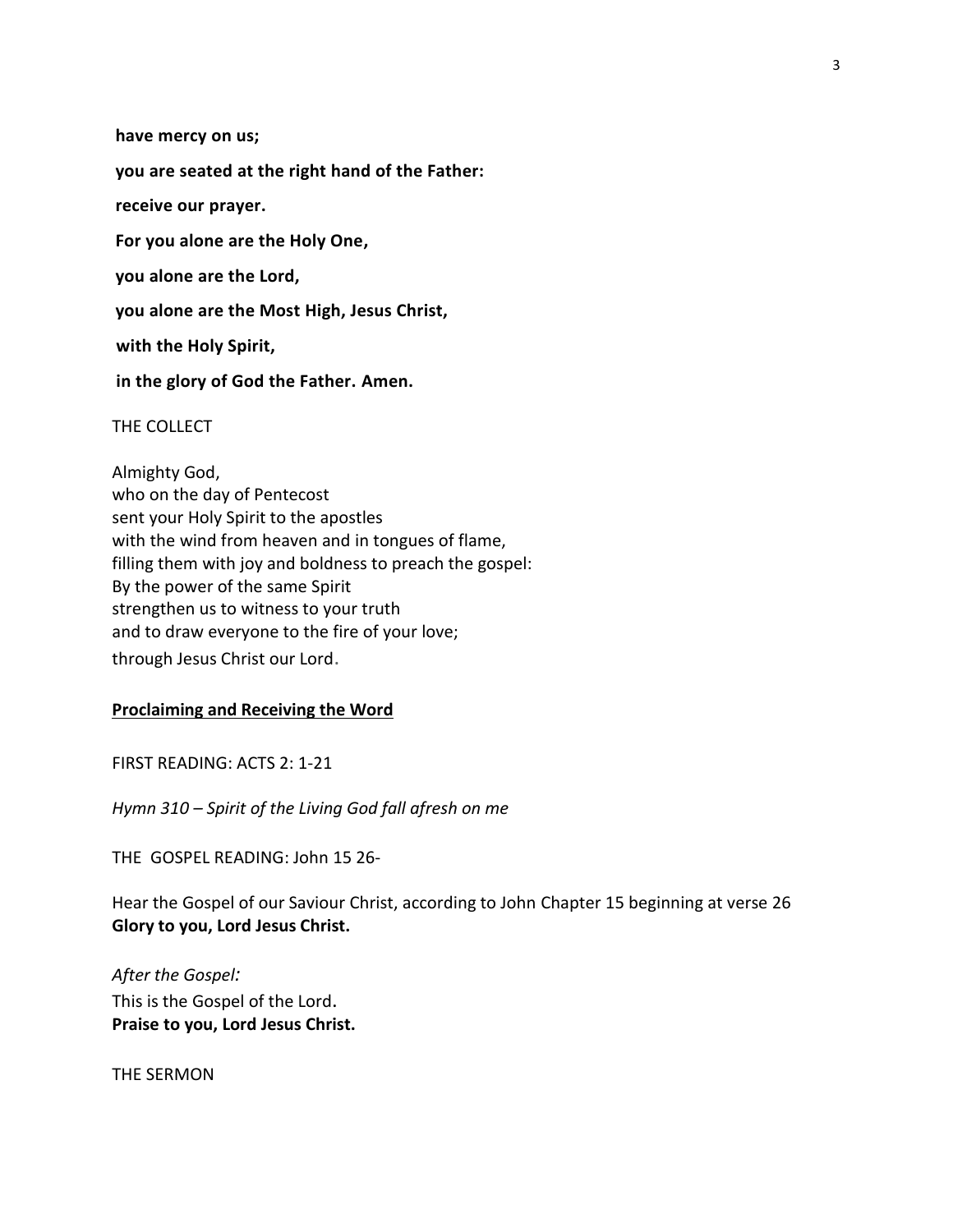#### THE NICENE CREED

- **We believe in one God,**
- **the Father, the Almighty,**
- **maker of heaven and earth,**
- **of all that is,**
- **seen and unseen.**
- **We believe in one Lord, Jesus Christ,**
- **the only Son of God,**
- **eternally begotten of the Father,**
- **God from God, Light from Light,**
- **true God from true God,**
- **begotten, not made,**
- **of one Being with the Father.**
- **Through him all things were made.**
- **For us and for our salvation**
- **he came down from heaven,**
- **was incarnate by the Holy Spirit of the Virgin Mary,**
- **and was made man.**
- **For our sake he was crucified under Pontius Pilate;**
- **he suffered death and was buried.**
- **On the third day he rose again**
- **in accordance with the Scriptures;**
- **he ascended into heaven**
- **and is seated at the right hand of the Father.**
- **He will come again in glory to judge the living and the dead,**
- **and his kingdom will have no end.**
- **We believe in the Holy Spirit,**
- **the Lord, the giver of life,**
- **who proceeds from the Father and the Son,**
- **who with the Father and the Son is worshipped and glorified,**
- **who has spoken through the prophets.**
- **We believe in one holy catholic and apostolic Church.**
- **We acknowledge one baptism for the forgiveness of sins.**
- **We look for the resurrection of the dead,**
- **and the life of the world to come. Amen.**

#### **The Prayers of the People**

…… Lord, come to bless us

**and fill us with your Spirit.**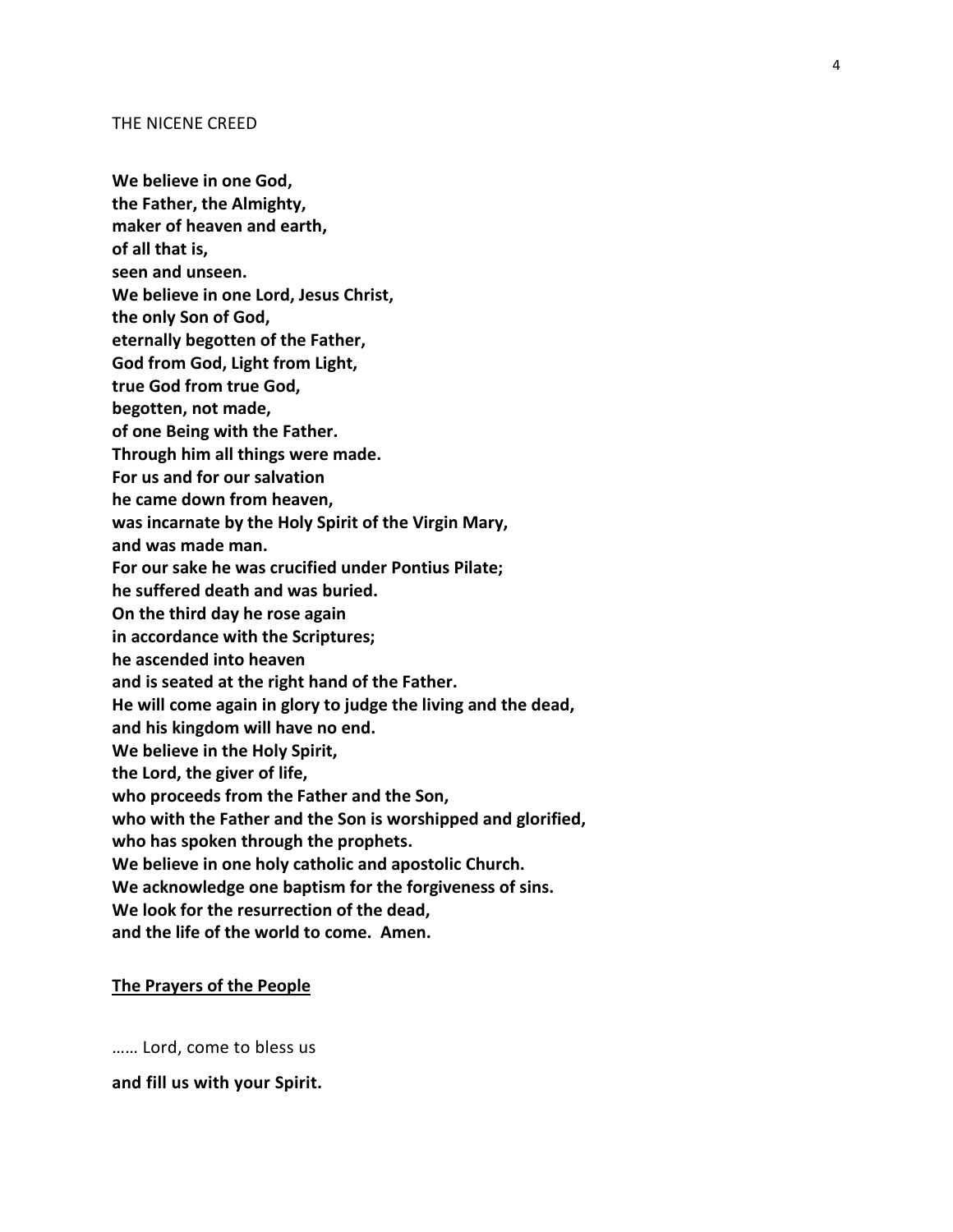At the conclusion of the prayers we say together: **Merciful Father, accept these our prayers for the sake of your Son, our Saviour Jesus Christ. Amen.**

## THE PRAYER OF HUMBLE ACCESS

**We do not presume to come to this your table, merciful Lord, trusting in our own righteousness but in your manifold and great mercies. We are not worthy so much as to gather up the crumbs under your table. But you are the same Lord, whose nature is always to have mercy. Grant us, therefore, gracious Lord, so to eat the flesh of your dear Son Jesus Christ, and to drink his blood, that our sinful bodies may be made clean by his body, and our souls washed through his most precious blood, and that we may evermore dwell in him and he in us. Amen.**

## THE PEACE

The fruit of the Spirit is love, joy, peace.

If we live in the Spirit, let us walk in the Spirit. *Galatians 5 v 22*

The peace of the Lord be always with you **and also with you.**

#### **Celebrating at the Lord's Table**

Be present, be present, Lord Jesus Christ Our risen high priest Make yourself known in the breaking of bread. **Amen**

THE TAKING OF THE BREAD AND WINE

Christ our Passover has been sacrificed for us **Therefore let us celebrate the feast.**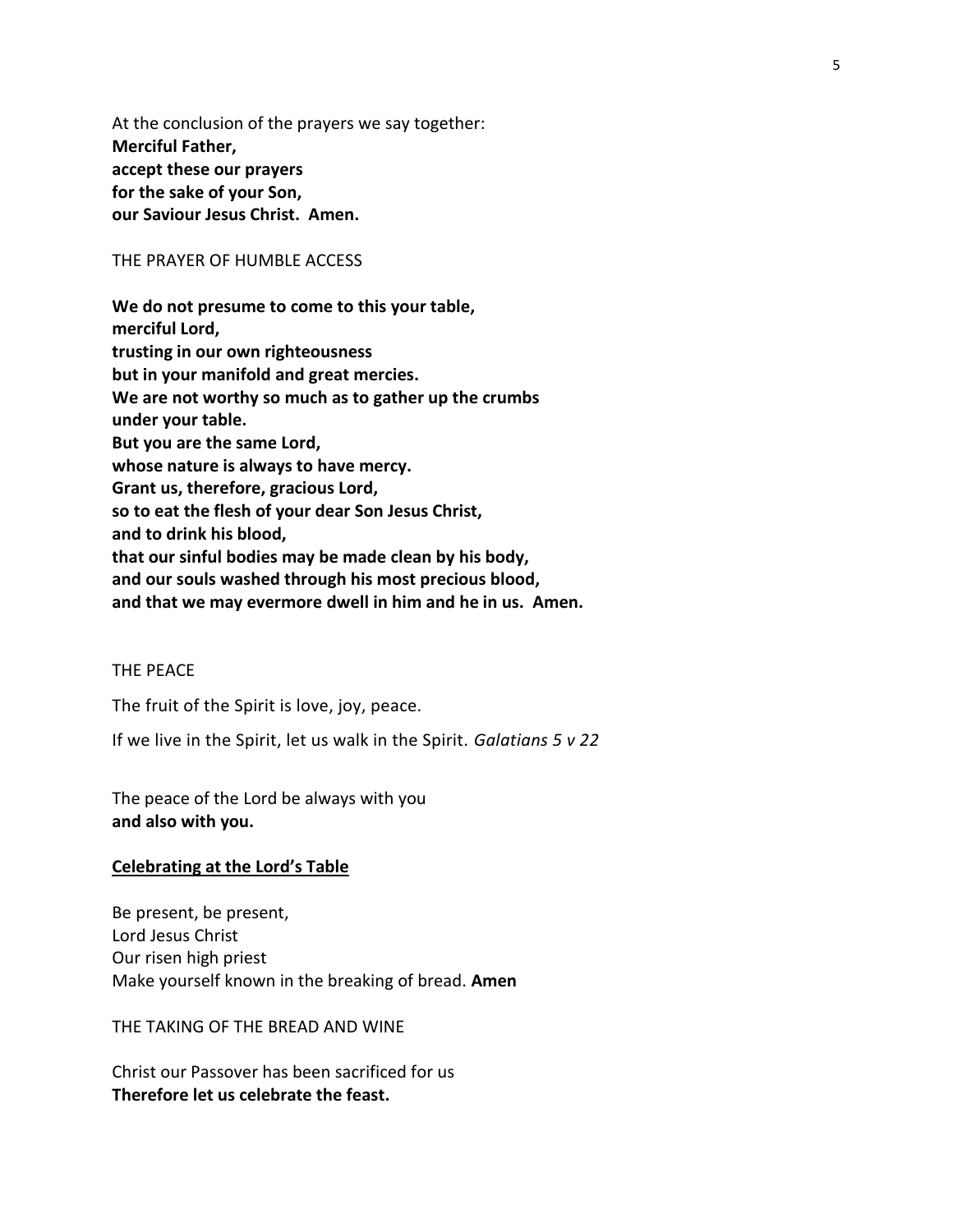#### THE GREAT THANKSGIVING

The Lord is here. **His Spirit is with us.**

Lift up your hearts **We lift them to the Lord.**

Let us give thanks to the Lord our God. **It is right to give our thanks and praise.**

…. in Christ you shared our life that we might live in him and he in us. **He opened wide his arms upon the cross and, with love stronger than death, he made the perfect sacrifice for sin.**

…..Take, eat: this is my body which is given for you: do this in remembrance of me. **Lord Jesus, we bless you: You are the bread of life**.

**…**which is shed for you and for many for the forgiveness of sins; do this in remembrance of me. **Lord Jesus, we bless you: You are the true vine**.

Praise to you Lord Jesus Christ: **dying, you destroyed our death, rising, you restored our life; Lord Jesus, come in glory.**

…..may this bread and wine be to us The body and blood of our Saviour Jesus Christ. **As we eat and drink these holy gifts Make us, who know our need of grace, One in Christ, our risen Lord**.

…. for ever praising you and saying**:**

**Holy, Holy, Holy Lord, God of power and might. Heaven and earth are full of your glory. Hosanna in the highest.**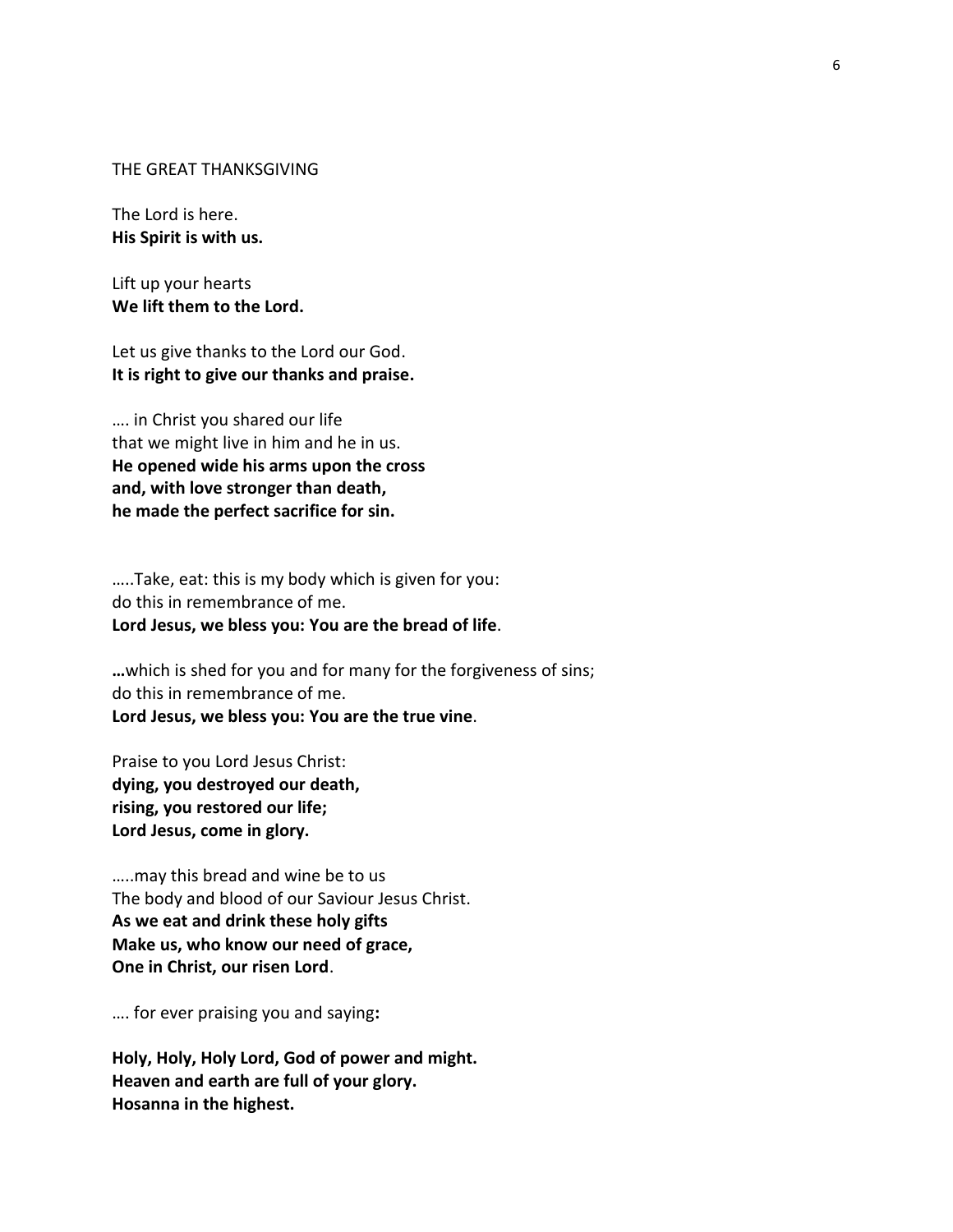## THE LORD'S PRAYER

#### THE BREAKING OF THE BREAD

The bread which we break is a sharing in the body of Christ. **We being many are one body, for we all share in the one bread.**

#### THE COMMUNION

The gifts of God for the people of God. **Jesus Christ is holy, Jesus Christ is Lord, To the glory of God the Father**.

#### THE GREAT SILENCE

## **Going Out as God's People**

#### PRAYER AFTER COMMUNION

Faithful God, who fulfilled the promises of Easter by sending us your Holy Spirit and opening to every race and nation the way of life eternal: Open our lips by your Spirit, that every tongue may tell of your glory; through Jesus Christ our Lord.

**Strengthen for service, Lord, the hands that holy things have taken; may the ears which have heard your word be deaf to clamour and dispute; may the tongues which have sung your praise be free from deceit; may the eyes which have seen the tokens of your love shine with the light of hope; and may the bodies which have been fed with your body be refreshed with the fullness of your life; glory to you for ever. Amen**

*Hymn 503 – Make me a channel of your peace*